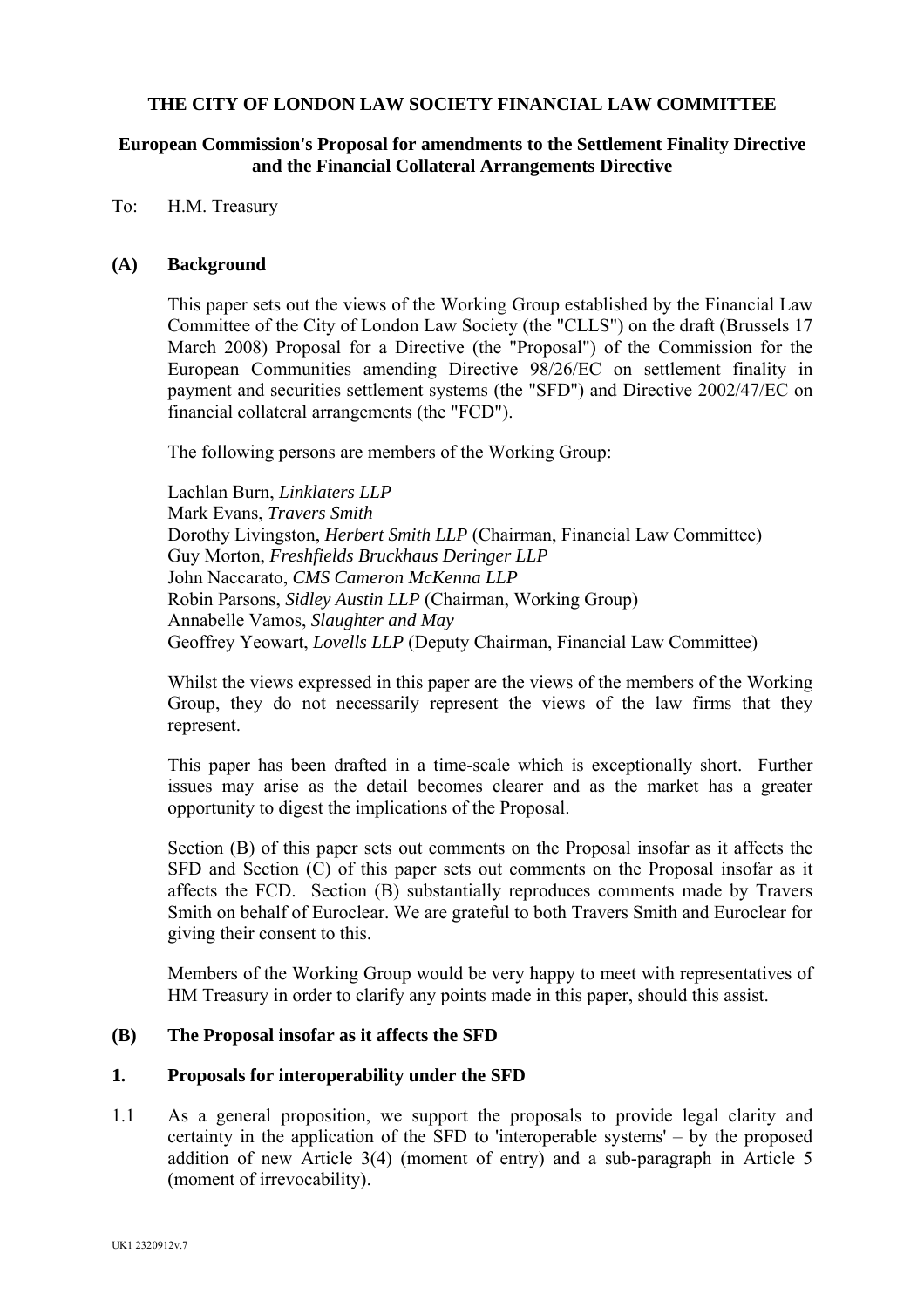## 1.2 However, two issues arise.

- In the context of some interoperable arrangements, we believe that it is desirable to provide for the overriding and governing effect of one system's rules in relation to a transfer order that enter that system, but is ultimately executed (or settled) in another system. The proposed Article 3(4) and 5 may, inadvertently, prevent such a solution because of the mandatory language used (i.e. "One system's rules [of entry][on moment of revocation] shall not be affected by any rules of the other systems with which it is interoperable"). We need some flexibility that recognises that the relevant system operators may agree that the moment of entry and/or irrevocability of a transfer order that enters an interoperable system may be governed exclusively by the rules of one of the systems.
- The proposed clarifying provisions are expressed to apply only to 'interoperable systems'. However, as recognised at pages 6 and 7 (under paragraph 6.1.2 of the Proposal), the issues identified apply equally to systems that are linked not only through 'interoperability', but also through standard access and customised access. We see no reason why the proposed changes to Article 3(4) and 5 should be limited to 'interoperable systems' (as defined). They should be extended to 'linked systems' (which may be linked through standard access, customised access or interoperability).

### **2. 'Systems' as participants**

- 2.1 In the UK and Ireland, we have dealt with the issue identified by the European Commission (at paragraph 6.1.2 of the Proposal) that a system "cannot currently be a participant", by utilising the power to treat as "institutions" any corporate body that participates in a designated system – where the designating authorities consider this to be warranted on grounds of systemic risk in accordance with Article 2(b) of the SFD.
- 2.2 The express inclusion of a 'system' as a 'participant' (in new Article 2(f)) will not affect this analysis. However, there does seem to be a rather confusing and inaccurate inter-change between the terms 'system' and 'system operator' as used in the proposed amendments to the SFD. We would expect the term 'system operator' to be used in those Articles that assume the embodiment of the system as a 'legal personality'. For example, insolvency proceedings would be commenced against the operator of a system. However, the term 'participant' has been defined to include 'system' – we would have expected the term 'system operator' to be the appropriate term here. As, for example, there are other provisions in the proposed amending Directive where the distinction between 'system' and 'system operator' is important (e.g. in new Article 10), we would recommend consistent and correct use of these respective terms in order to avoid legal uncertainty.
- 2.3 On a related issue, we consider the proposed definition of 'system operator' needs to be amended to avoid any confusion with an 'outsourcee' that may actually be "in charge of" the day to day operation of a system. We would suggest that it would be preferable to utilise the concept of contractual or legal responsibility for the operation of the system (as is the clear intention from the comments contained in paragraph 6.1.2 of the Proposal), for example:
	- "… the entity that *has legal responsibility* for the day to day operation of a system".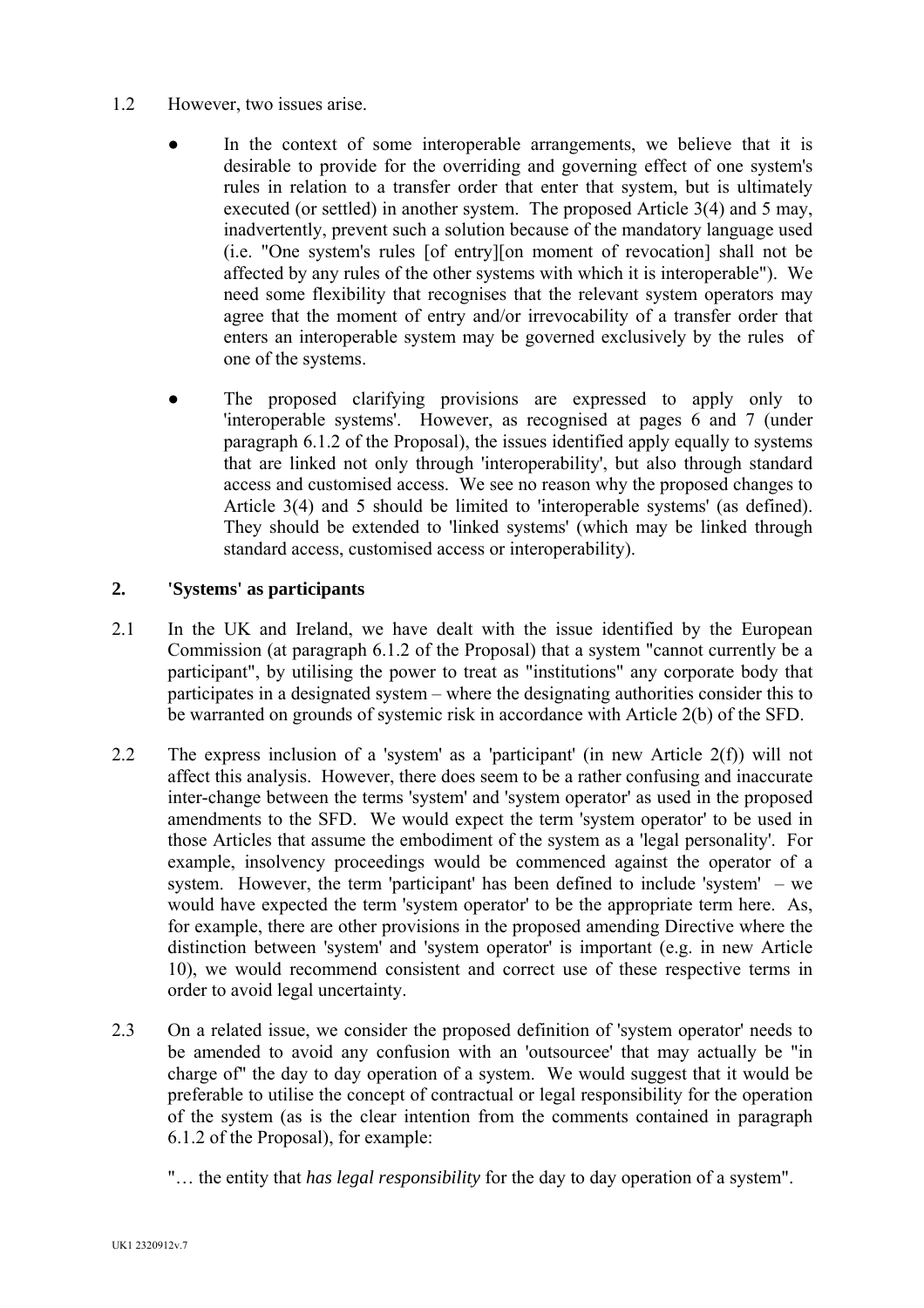### **3. Proposed change to definition of 'indirect participant'**

- 3.1 We support the extension of the concept of 'indirect participant' to indirect participants in a securities settlement system. This would protect designated securities settlement systems from the adverse effects of an insolvency affecting a member's principal. For example, a CREST member may hold securities as nominee or agent for another person and, if a petition to wind-up were presented against the principal (who subsequently goes into compulsory liquidation), a transfer in CREST effected through the CREST member (as nominee/agent) may be invalidated under section 127 of the Insolvency Act 1986.
- 3.2 However, we think there are three issues that may need to be pursued in relation to this concept.
	- An indirect participant is required to be in a contractual relationship with an 'institution'. However, it is conceivable that an indirect participant might have a contractual relationship with a 'participant' which is not an 'institution' (e.g. a settlement agent, central counterparty or clearing house), but it would still be warranted on grounds of systemic risk to treat such an indirect participant as a participant. Accordingly, we would recommend including in the definition not only an institution, a central counterparty etc. that has a contractual relationship *with an institution*, but also such a body that has a contractual relationship *with a participant*.
	- In order to be of potential benefit to the UK's designated systems, it will need to be clarified that a person can be an 'indirect participant' even if it itself does not pass transfer orders through the system. The present definition is unclear on this point. The concept needs to cover a person who uses a 'direct participant' to pass transfer orders through the system 'for' the indirect participant pursuant to the contractual relationship between them.
	- Further, the potential benefits associated with the extension of the protections of the SFD to 'indirect participants' of a securities settlement system are likely to be lost if (as currently drafted in Article 2(f)) the indirect participant is required to be "known to the system". We wonder whether systemic stability could be enhanced, consistent with the rationale behind this requirement, if Article 2(f) were amended to allow for an indirect participant whose "identity is required, in accordance with the rules of the system, to be made known to the system operator". This requirement might then be met if the rules of the system, binding on the direct participant, can require the direct participant to disclose the name of any indirect participant(s) where such disclosure is required in the interests of systemic integrity. A system operator is unlikely to be concerned to identify all clients to whom its members may be providing nominee or agency services, unless and until an insolvency event occurs in relation to such a principal with potential systemic consequences for the system. This is an *ex post facto*, rather than an *ex ante,* process. This would, in addition, require some further modification to new Article 10 which currently imposes an obligation upon a system operator to notify the designating authority of any possible indirect participants or changes in them – a generic description of the potential class of such indirect participants should be a permissible means of satisfying this obligation if the actual identity of individual indirect participants is not known.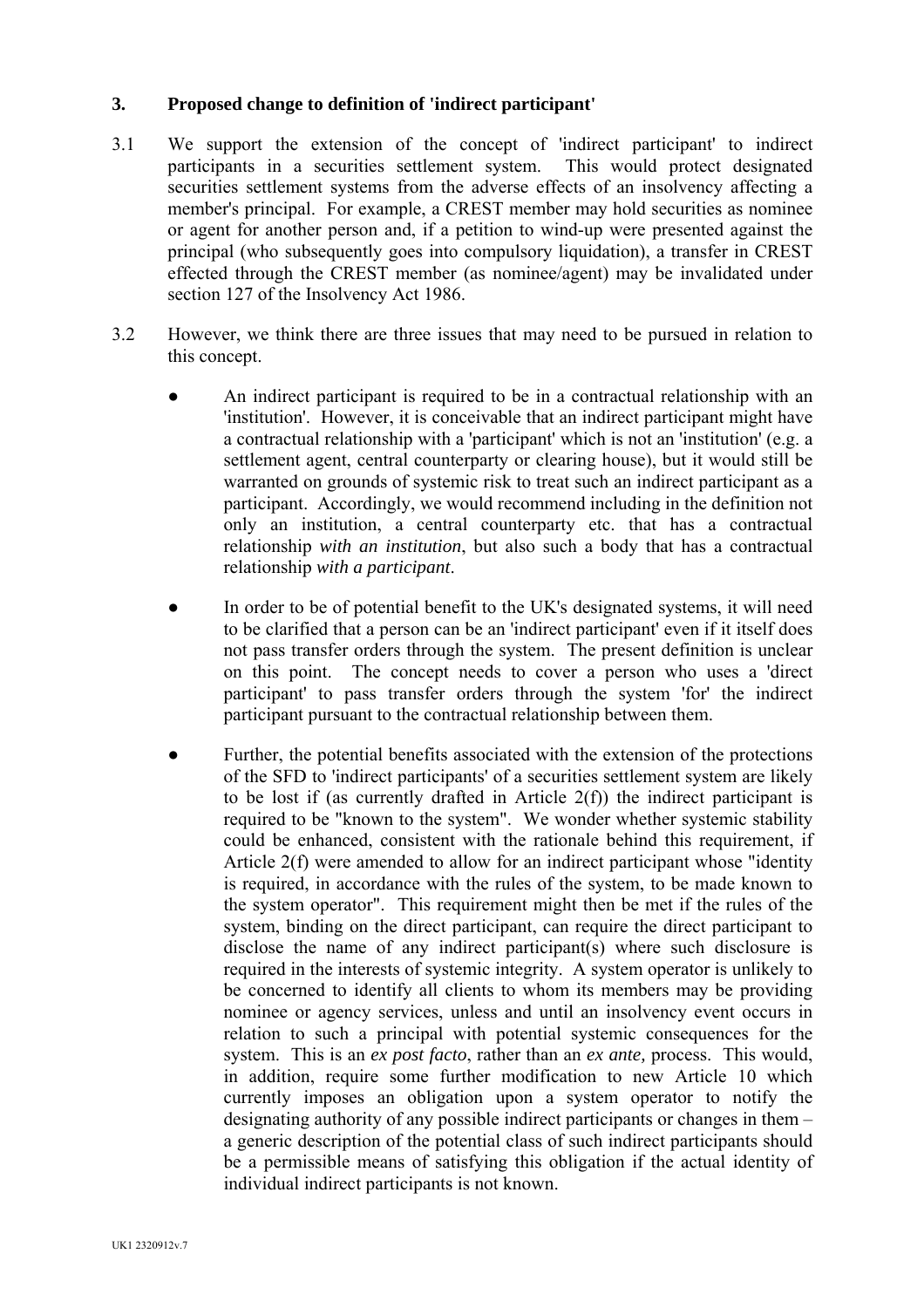# **4. Transitional provisions**

It is essential in the interests of legal certainty and the continuing, seamless SFD protection for existing designated systems that:

- new Article 10 does not affect the continuing SFD protections afforded to systems designated prior to the amending Directive having effect – there is an additional requirement to notify the Commission of the identity of the 'system operator' which (as it is new) may not have been satisfied in the case of existing designated systems and there needs to be some 'grandfathering' provision to ensure that there is no inadvertent failure of SFD protection for such systems; and
- it is made clear that transfer orders receive protection under the amended SFD even if they entered a system prior to the amending Directive having effect.

# **(C) The Proposal insofar as it affects the FCD**

## **1. Collection of the Proceeds**

- [1](#page-3-0).1 The new Article 2.2 ensures that the possession or control requirement<sup>1</sup> can be met, at least in relation to the proceeds of credit claims, even though the collateral provider has the right to collect the proceeds. This would appear to disapply the *Spectrum*<sup>[2](#page-3-1)</sup> concept of control where, in order to assert a fixed security interest, the chargee must have control over the proceeds as well as over the claim itself. It seems that a lower standard of control is intended to be applied to credit claims than to other forms of financial collateral. Consistency dictates that the standard of control should be lowered for other asset classes.
- 1.2 We would therefore suggest that the words "or, in the case of credit claims, to collect the proceeds thereof", should be replaced by the words "or to collect and deal with financial collateral and the proceeds thereof". This minor amendment to the wording should, of itself, overcome many of the concerns that we have expressed regarding the loss of the protections provided by the FCD in circumstances in which it may not be possible to be confident that the possession or control requirement is met.
- 1.3 Further, or alternatively, it would be useful if "control" could be defined so to include negative control (see paragraph 7.8 onwards of the CLLS Replies (the "Replies") to the Commission Questionnaire of February 2006). A similar wider concept of control appears in the current draft of the UNIDROIT Convention<sup>[3](#page-3-2)</sup>.
- 1.4 We should also point out that the possession or control requirement does not apply under the SFD in relation to a "collateral security charge". In order to improve legal certainty and ensure greater consistency between the SFD and the FCD, we suggest that the FCD be amended to disapply the possession or control requirement to a financial collateral arrangement which satisfies the test of being a "collateral security charge" under the SFD. This would ensure, for instance, that system-charges given to CREST settlement banks in the form of floating charges were protected by both the SFD and the FCD (as amended) when implemented into English law. As stated in our

 $\overline{a}$ 

<span id="page-3-0"></span><sup>1</sup> See Article 2(2) of the FCD and the explanation of references to financial collateral being "provided".

<span id="page-3-1"></span><sup>&</sup>lt;sup>2</sup> National Westminster Bank v Spectrum Plus and Others [2005] UKHL 41.

<span id="page-3-2"></span> $3$  Draft of July 2007.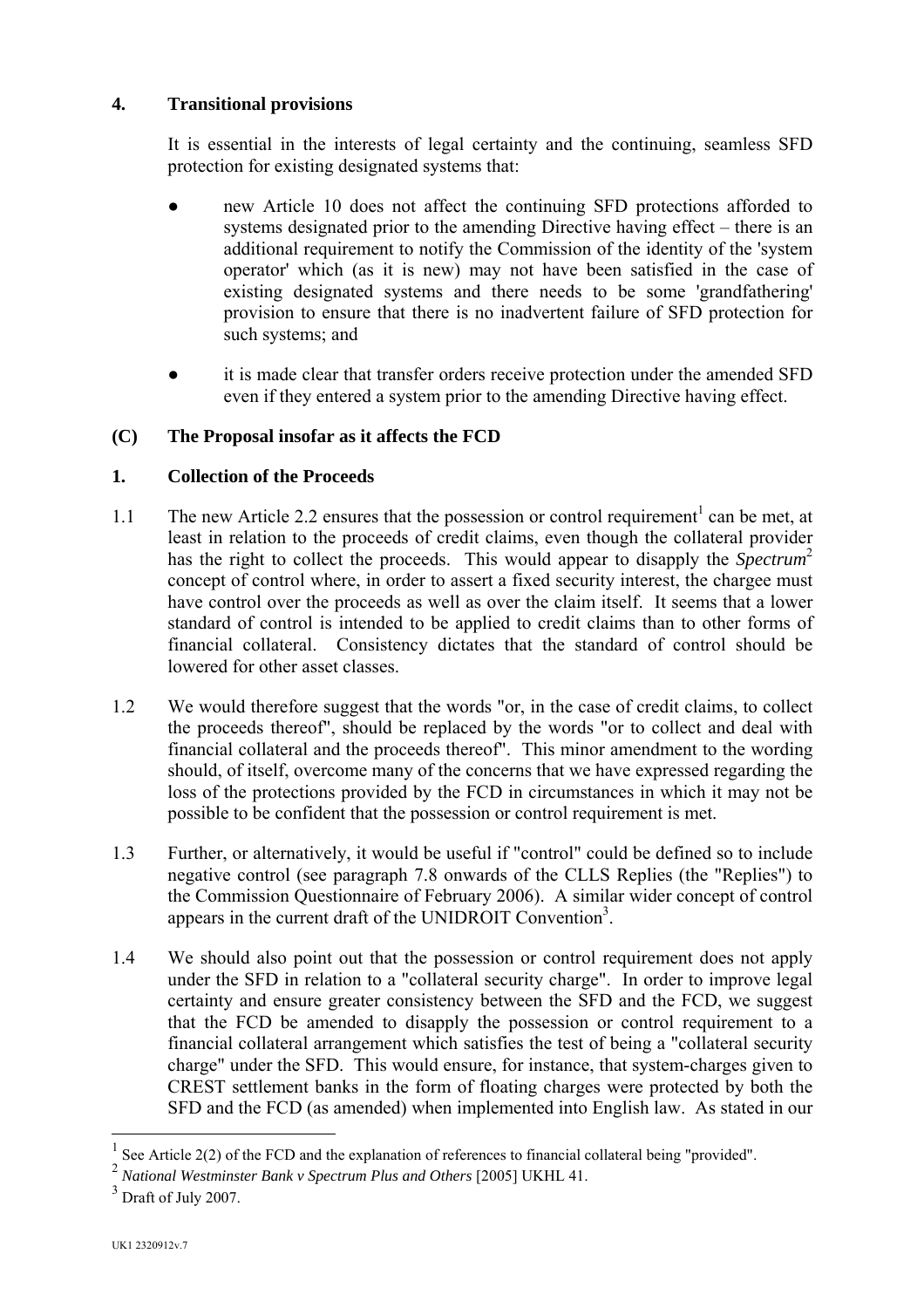paper to H.M. Treasury of 25 August 2005, given the very large amounts at stake, it is eminently sensible to clarify the position by providing expressly that such charges are protected by the UK regulations implementing the FCD.

1.5 The amendment to the new Article 2.2 or the new definition of "control" would be helpful unless H.M. Treasury is confident that it can overcome the difficulty which currently exists in relation to the "possession or control requirement" through primary domestic legislation in the near future.

## **2. Credit Claims**

- 2.1 Article 1.4(a) has been amended so as to include "credit claims eligible for the collateralisation of central bank credit operations". We understand that the definition of "credit claims" in Article 2(1)(o) may now be expanded to include certain minimum criteria broadly reflecting the criteria applied by the European Central Bank (the "ECB") to determine eligibility. It will in any event be important that the criteria that are included are clear and can easily be applied in practice.
- 2.2 The Evaluation Report of 20 December 2006 pointed out that the ECB Governing Council had in 2004 decided to introduce credit claims as an eligible type of collateral for Eurosystem credit operations as of 1 January 2007.
- 2.3 It is understood that the reason for allowing credit claims to be counted as eligible collateral is to prevent it becoming "immobilised" in the balance sheets of credit institutions. It is suggested that extending eligible collateral to credit claims could provide a useful complement to securitisation.
- 2.4 The current "credit crunch" means that it has become more difficult to securitise credit claims. It will be important to ensure that the amendment to the Directive can be used by UK credit institutions so as to ensure they do not suffer a competitive disadvantage compared to those established within the Euro-zone. We therefore suggest that the Bank of England should be invited to review the criteria so that, if it decides to follow the lead taken by the ECB, no further amendments will be required to made to the FCD in order to ensure that the Bank of England's criteria on eligibility match those set out in the FCD.
- 2.5 If, in addition to or in the alternative to the minimum criteria, the Directive adopts a test by reference to central bank credit operations, it should be made clear whether that is limited to European central banks or applies to all central banks.

#### **3. Amendment to Article 3 – Formal Requirements**

- 3.1 We notice that the word "perfection" which is present in the existing Article 3.1 is not included in the new sub-paragraph appearing at the end of Article 3.
- 3.2 We suggest that this should be included. Without it, it is likely that the parties will continue to regard it as prudent to register as a mortgage or charge pursuant to section 395 of the Companies Act 1985 any security given on credit claims by a company registered in any part of the United Kingdom or by a foreign company with an established place of business in Great Britain. In addition, if these words are not included, there would be a *vires* concern if HM Treasury proceeded to disapply section 395 Companies Act 1985 in relation to security over credit claims.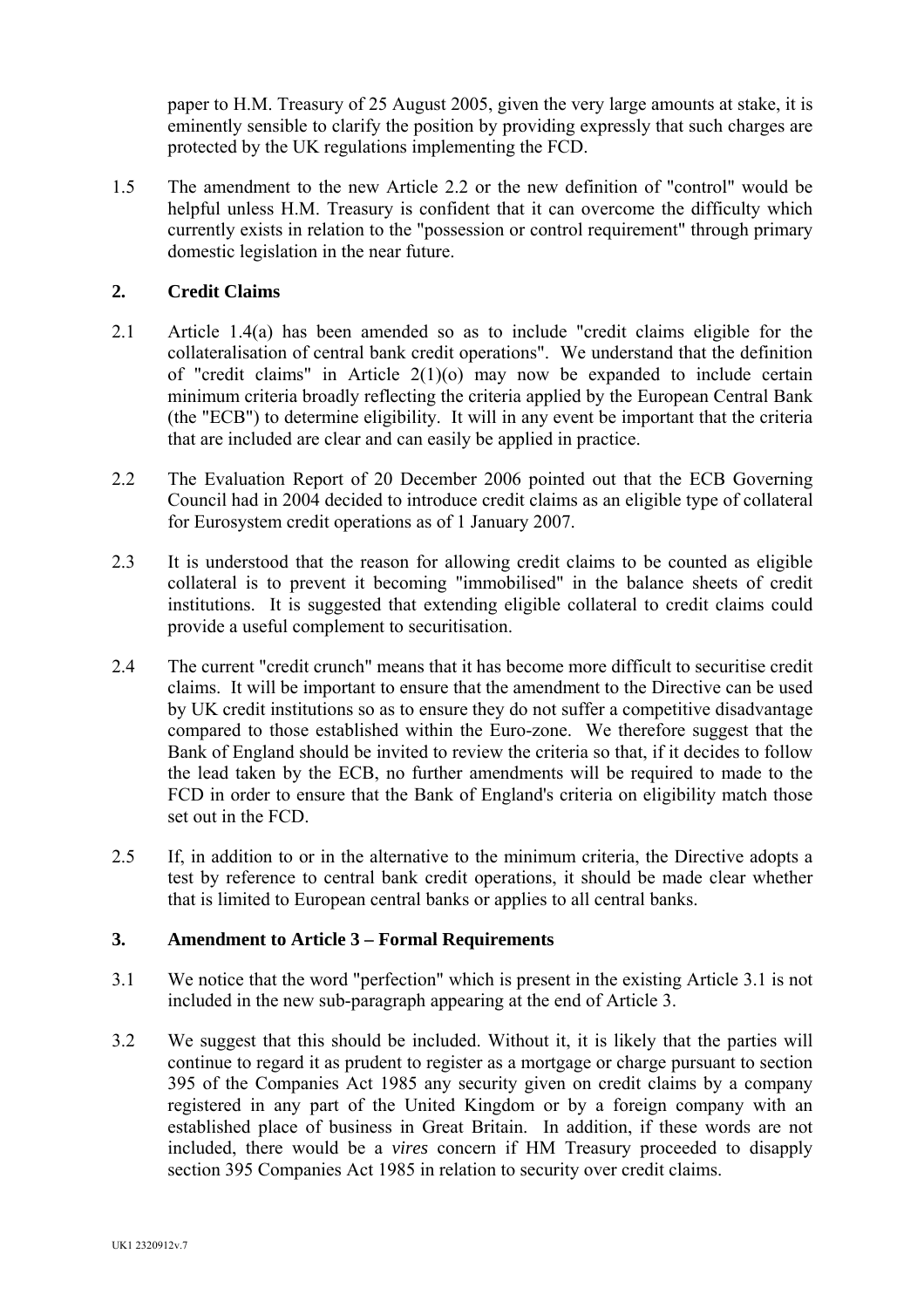- 3.3 The explanatory note to the Proposal indicates that in some jurisdictions it might be considered beneficial to maintain registration and notification requirements for purposes other than the validity of a transaction, "(for instance opposability)". Is this intended to cover the priority of two competing claims? Is the Rule in *Dearle v Hall[4](#page-5-0)* preserved?
- 3.4 The Proposal would mean disapplying section 395 of the Companies Act 1985 altogether in situations in which security was given on credit claims by a company to which the section applied; it would not in our view be practicable to implement Article 3 by allowing registration of the security out of time purely for priority purposes without substantial legislative changes (such as were intended to be implemented by the Companies Act 1989).

## **4. Definitions of "title transfer financial collateral arrangement" and "security financial collateral arrangement"**

- 4.1 The explanatory note explains that the definition of "title transfer financial collateral arrangement" in Article 2.1(b) has been amended adding the words "or full entitlement to" to distinguish between ownership of cash or financial instruments on the one hand and "entitlement" to credit claims on the other. We are not sure that we follow the distinction that is being made here, although it may help to make it clear that legal ownership of the financial collateral is not required and that there can be a title transfer financial collateral arrangement even if legal ownership is vested (and continues after the transfer to be vested) in a third party (e.g. a custodian). Is it intended that this should extend to a sub-participation arrangement?
- 4.2 In paragraph 9.8 of our Replies, we suggested that the definition of "security financial collateral arrangement" in Article 2.1(c) of the FCD was not wholly consistent with the concept of a mortgage under English law; under English law, the collateral provider does not retain "full ownership" of the financial collateral but retains only an equity of redemption.
- 4.3 We also suggested that the word "full" in Article 2.1(c ) should be deleted so as to make it clear that the FCD was intended to extend to legal mortgages of financial collateral. In the alternative, we note that in the draft UNIDROIT Convention this is resolved by referring to "the grant of an interest other than full ownership".

# **5. Waiver of Right of Set-off**

- 5.1 It is not clear whether it is intended that this waiver should be capable of excluding insolvency set-off. [5](#page-5-1) If this is the intention, perhaps the wording of the new Article 3(3) should expressly provide that set-off may be waived notwithstanding that it would otherwise be mandatory under the laws of any Member State.
- 5.2 It should also be made clear that waiver can be effective both against the original creditor as well as against any assignee.
- 5.3 The effectiveness of a waiver of a right of set-off is important to an assignee of a credit claim – whether within or outside the context of its insolvency. The assignee of a credit claim, whether taking the assignment as purchaser of the credit claim or by

<span id="page-5-0"></span> *4* (1823-28) 3 Russ 1, [1824-34] All ER Rep 28.

<span id="page-5-1"></span><sup>&</sup>lt;sup>5</sup> Rules 2.85 and 4.90 of the Insolvency Rules 1986.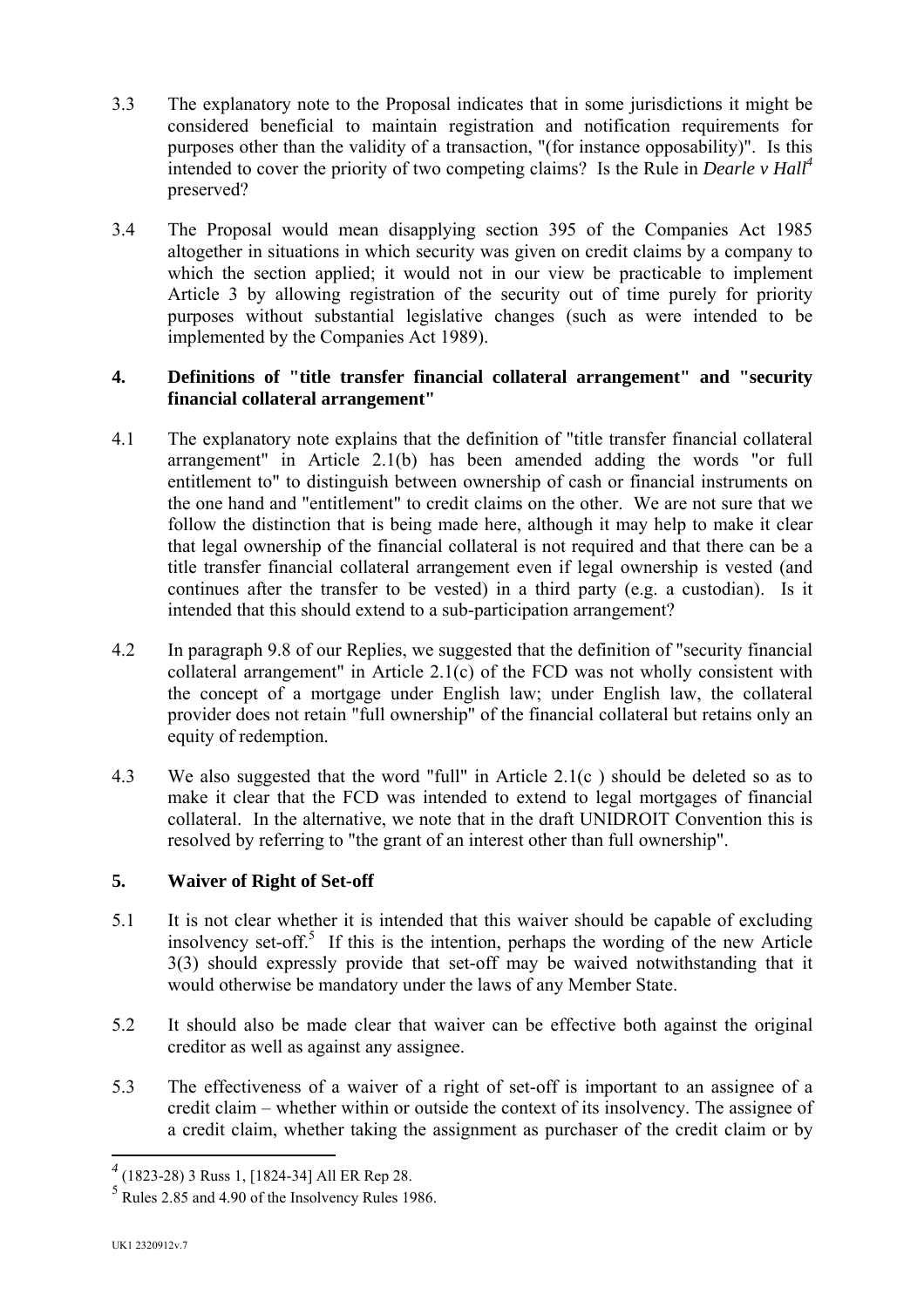way of security for the obligations of the assignor or a third party, needs to be confident that it may have recourse to the full value of the credit claim without any possible reduction by reason of a cross-claim of the debtor. The assignee could be a central bank or a private sector entity such as a commercial lender. That cross-claim may be against the assignor or any previous holder of the credit claim (if arising before receipt of notice of the assignment or if it is effective as an equitable or legal set-off); or may be against the assignee (where the assignee owes a mutual debt to the debtor). Where the instrument evidencing the credit claim contains a waiver by the debtor of any right of set-off which is effective in all cases, this may reduce the requirement of the central bank for a margin to be held as well as reducing systemic risk for credit institutions generally.

- 5.4 There is a countervailing policy argument where the assignee (not being a central bank) is insolvent. A right of set-off is particularly important on the insolvency of one of the parties. If there are cross-claims between the holder of a credit claim (H) and the debtor (D) and H becomes insolvent, D, in the absence of set-off, may be obliged to pay the full amount of his own indebtedness to H, and yet be confined to receiving a small or nil dividend along with other creditors for the amount for which the insolvent H is indebted to him.
- 5.5 The explanatory note does not explain the policy reason behind Article 3(3) except to say that "set-off may compromise the position of collateral takers in certain jurisdictions, since the collateral as such can disappear if the debtor exercises his setoff right vis-à-vis the creditors of the credit claim and vis-à-vis persons to which the creditors have assigned, pledged or otherwise mobilised the credit claim as collateral." The policy, in allowing the parties to contract out of set-off (including, presumably, insolvency set-off), therefore seems to be to provide assurance to the holder that, whatever the dealings between the original or any subsequent holder and the debtor, the credit claim will be paid in full and may be applied (where the assignment is by way of security) in payment or reduction of the credit extended by the assignee to the assignor or third party. This may be particularly important where the credit claim is taken as collateral for central bank credit operations.
- 5.6 To require a credit claim to be paid in full would be likely to be a matter of real concern were it not for the fact that the debtor is unlikely to be a consumer. The explanatory note makes it clear that protection will be available to the debtor if he is a consumer. It might be argued that a person who is not a consumer should be able to contract out of his set-off rights in all cases, even on insolvency. Generally, English law permits a debtor to waive his set-off rights except on an insolvency.

## **6. Right of Appropriation**

Although we consider the position should be clear, it may be desirable to state expressly that the right of appropriation can be exercised without the financial collateral being registered or held in the name of the security taker (i.e. reversing the decision at first instance in the *Alfa Telecom*<sup>6</sup> case), whether the financial instruments or claims comprising the collateral are certificated or uncertificated and whether in registered or bearer form.

 $\overline{a}$ 

<span id="page-6-0"></span><sup>&</sup>lt;sup>6</sup> High Court of the British Virgin Islands 25 September 2007 / 16 November 2007 reversed by the Court of Appeal of the Eastern Caribbean 29 January 2008 / 22 April 2008. We understand that there may be a further appeal to the Privy Council.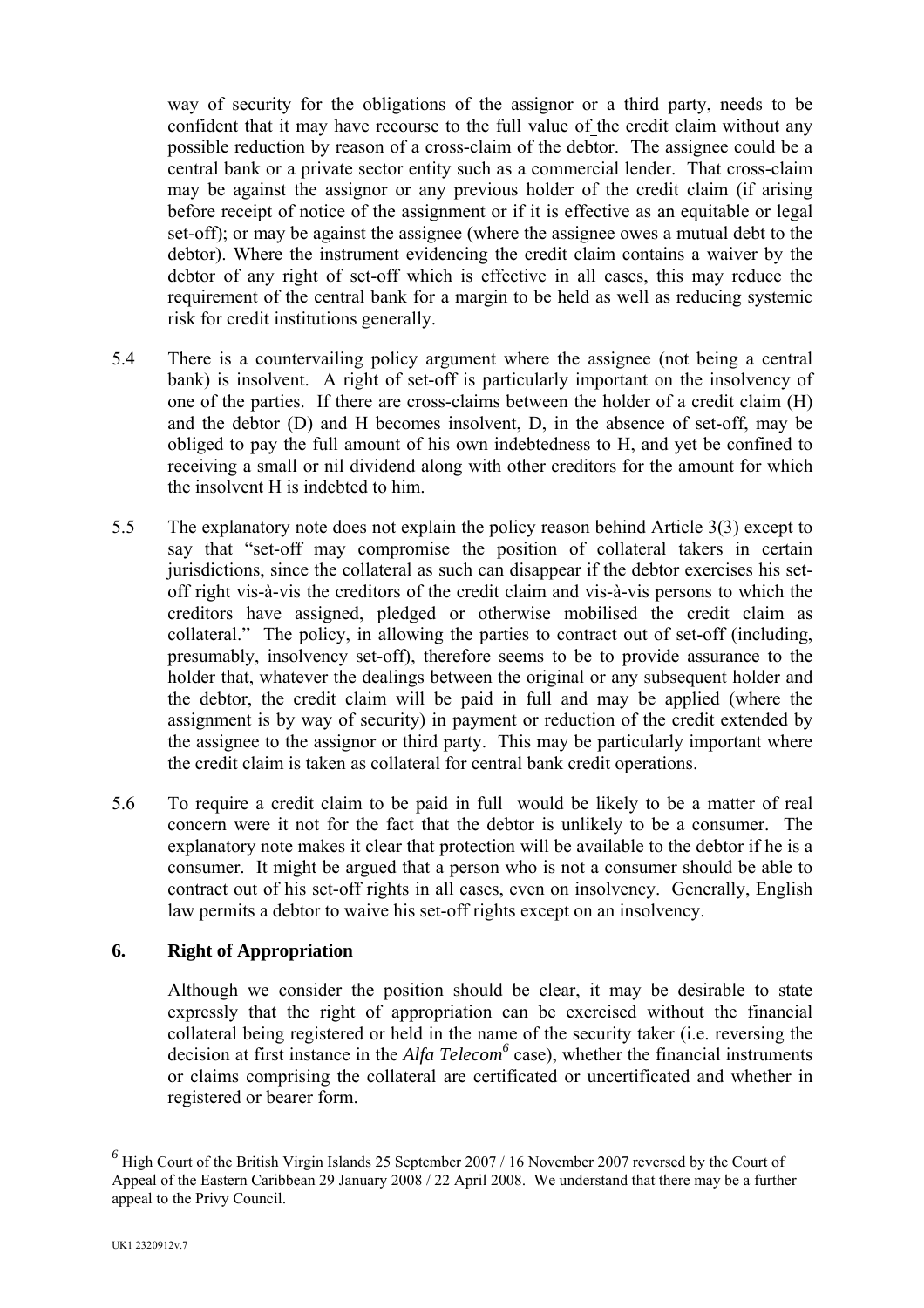# **7. Hague**

- 7.1 It is desirable that an attempt should be made to reconcile the conflict between Article 9 of the FCD and Article  $\overline{4}$  of the Hague Convention<sup>[7](#page-7-0)</sup>. The Convention provides that the governing law in force in the state expressly agreed in the account agreement or, if the account agreement expressly provides that any other laws should be applicable to govern proprietary issues affecting intermediated securities, that other law, should be applicable, subject in each case to a "reality test".
- 7.2 We would prefer that the principle set out in Article 4 of the Hague Convention should be adopted.

# **8. Close-out Netting**

- 8.1 We propose that the provisions of the FCD that protect close-out netting should apply even if the relevant provisions are not contained in a financial collateral arrangement, or an arrangement of which a financial collateral arrangement forms part.
- 8.2 Certain of our members have advised upon cases in which it would have been useful to take advantage of the certainty provided by the FCD, but it was impossible to do so because the close-out netting provision was not contained in an arrangement of which a financial collateral arrangement formed part.
- 8.3 This could be achieved through a separate Directive if this was considered more appropriate.

### **9. Right of Use**

- 9.1 The draft Directive adds a new Article 1(6) to the FCD providing that Article 5 of the FCD (which deals with the right of use of financial collateral under security financial collateral arrangements) shall not apply to credit claims.
- 9.2 The explanatory note to the Proposal indicates that the reason for this is that credit claims are not considered to be fungible and that a collateral taker who exercises his right of use cannot return equivalent collateral to the collateral provider at the end of the transaction.
- 9.3 We would suggest that in most cases in which credit claims are mortgaged or charged by way of security it should be possible for the collateral taker to return equivalent collateral. If a secondary market exists in relation to credit claims of the relevant description, we would suggest that it should be open to the parties to agree that the collateral taker should have a right of use so that at the end of the transaction he can purchase credit claims of the same description (i.e. credit claims against the same debtor arising under the same credit agreement, of the same class or description and of the same amount and currency) and deliver them to the collateral provider as equivalent financial collateral.
- 9.4 We would therefore recommend that the Directive should not add the new Article  $1(6)$  to the FCD.

<span id="page-7-0"></span> 7 The same point arises in relation to Article 9(2) of the SFD.